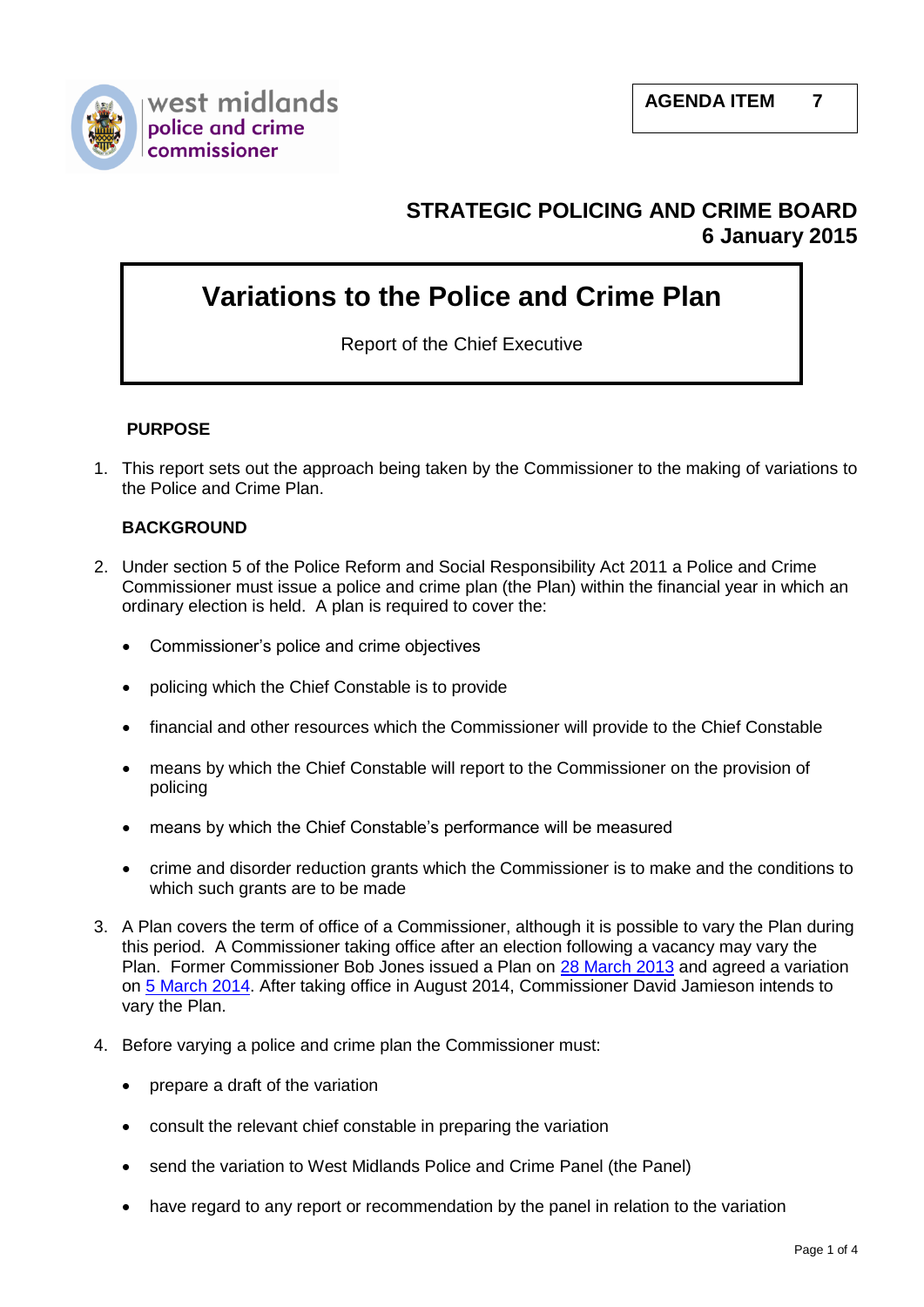- give the Panel a response to any report or recommendations, and
- publish any such response
- 5. The Commissioner has stated his commitment to develop the Plan to a timetable which complements that required to set the precept for 2015-16. There is a separate paper on this agenda covering the budget and precept. The Commissioner is required to notify the Panel of his proposed precept by 1 February. The Panel is required to review the precept by 8 February. The Panel can veto the proposed level and if exercised the Commissioner would need to submit a revised precept by 15 February for review by the Panel by 22 February. This timetable has been established to allow the Precept to be settled by the end of February. The Panel's schedule of meetings in January and February of this year accommodate this timetable should it be needed.

# **DEVELOPMENT OF VARIATIONS TO THE POLICE AND CRIME PLAN**

- 6. The Commissioner has taken full ownership of the plan and led development of the variations. The Commissioner wanted the plan to be shorter, simpler in style and clearer in structure. The Plan should be a public-facing document that West Midlands Police and partners can use as they plan ahead.
- 7. The Plan is informed by a number of strategic themes and new priorities:
	- The financial challenge facing West Midlands Police, which is in part due to unfair implementation of the national police funding formula
	- The importance of the WMP2020 partnership with AccentureUK to deliver savings while maintaining and improving performance and services
	- The necessity for an honest approach to meeting public expectations for policing and supporting empowered and self-reliant citizens as part of the response to community safety challenges
	- A more strategic approach that recognises both the shared issues facing the West Midlands' cities and boroughs, and the economic inter-relationships that exist
	- A unifying ambition to promote economic development
	- Further develop "pride in our police", notably so that members of the public have the confidence to come forward and report "hidden crimes" such as domestic abuse and child sexual exploitation – and recognising therefore that increased crime reports can be a sign of progress rather than a problem
	- Increased emphasis on road safety and denying the roads to criminals
	- Recognising the importance of local accountability and oversight for policing
	- Ensuring partnerships are effective, offer value for money and achieve recognised outcomes
- 8. The Plan will be built around six straightforward sections, making it an easier read than previously. In each section there are sub-headings reflecting the issues and priorities that the Plan addresses. These are set out in draft below:
	- **i.** Pride in our police
		- a. Confidence in policing
		- b. Satisfaction with service
		- c. Accurate crime recording
		- d. Increased appropriate crime reporting
		- e. Complaints and misconduct
		- f. Stop and Search
		- g. Access to police services Contact
		- h. Effective accountability
		- i. Evidence based policing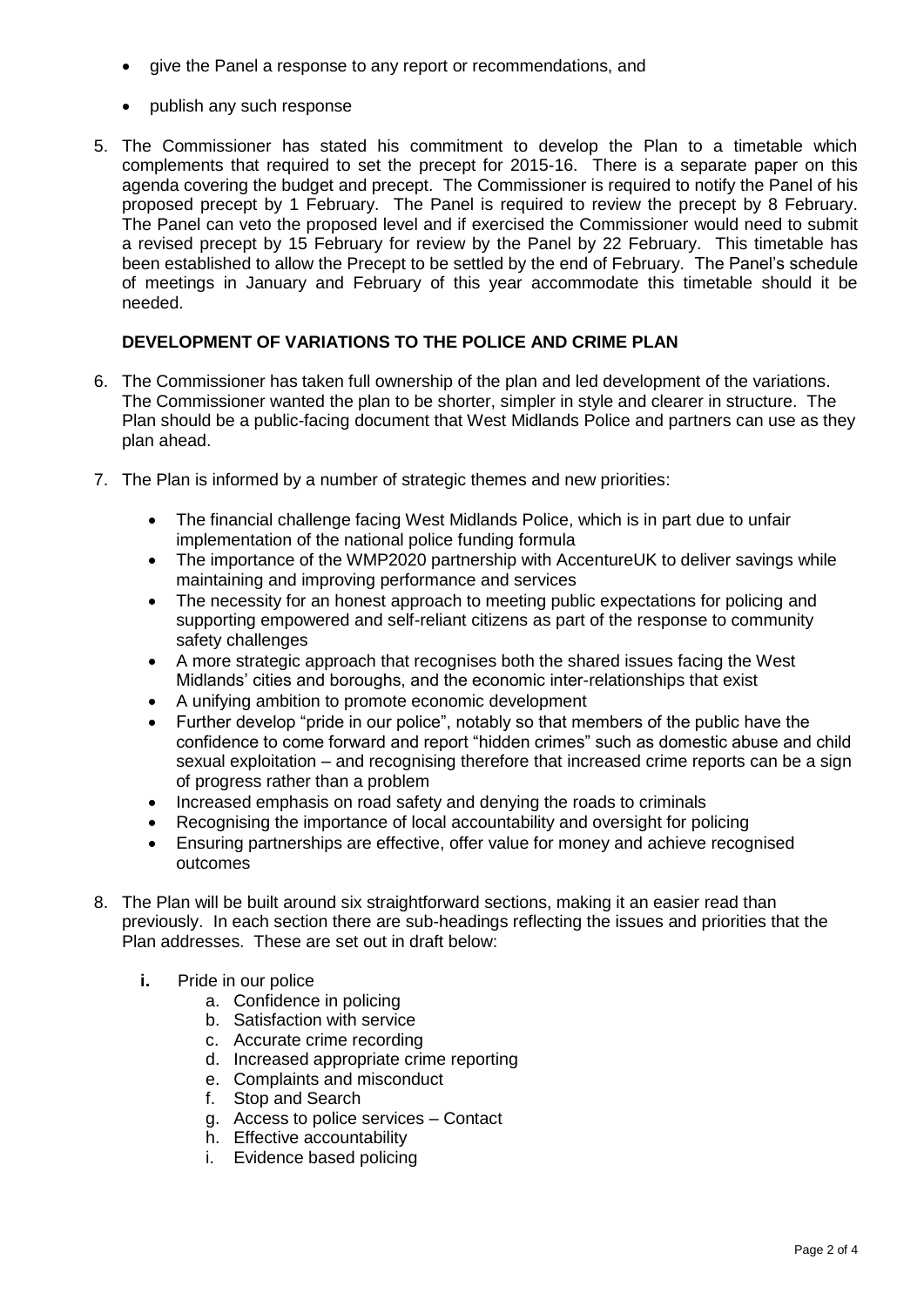- **ii.** Stronger, safer, more prosperous communities
	- a. Perceptions of safety
	- b. Local Policing and Crime Boards
	- c. Better services for victims
	- d. Better support for people with mental health needs
	- e. Supporting local policing and public engagement
	- f. Supporting economic development
	- g. Safer Travel
	- h. Effective partnerships
- **iii.** Protecting people from harm
	- a. Reducing crime
	- b. Reducing reoffending
	- c. Preventing and detecting "hidden crimes"
	- d. Organised crime and urban street gangs
	- e. A safe and secure road network
	- f. Preventing Violence Alliance
	- g. Priority areas
	- h. Animal cruelty and crimes involving animals
- **iv.** Better use of our people and resources
	- a. Budget
	- b. Developing a workforce that meets future needs
- **v.** Creating a new era in policing
	- a. New ways of working
	- b. WMP2020
- **vi.** Playing our part in responding to national threats
	- a. Strategic Policing Requirement
	- b. West Midlands Counter Terrorism Unit
	- c. West Midlands Regional Organised Crime Unit
	- d. Cyber crime
- 9. The review of the Plan takes place in the context of the WMP2020 programme with AccentureUK. The partnership has completed an assessment of the "Current Operating Model" and is developing the "Target Operating Model" or "Blueprint". The contract with Accenture includes a [performance framework](http://westmidlands-pcc.gov.uk/media/353287/05-spcb-04-nov-14-innovation-and-integration-partnership-with-accenture.pdf) that will be incorporated into the Plan. This includes:
	- Skills transfer
	- Maintenance of relative performance compared to similar forces
	- Compliance with the in-year affordability envelope
	- Improved satisfaction with service on crime and antisocial behaviour issues
	- Improved standards for answering and responding to requests for service
	- Public participation increases in the identification of policing priorities and in support of community safety
	- West Midlands as a region continues to see nationally low levels of re-offending
	- Demand for police services from the public reduces
	- Increase staff confidence in their own capabilities
	- Increase staff confidence in WMP
	- WMP continues to reduce crime overall
	- Confidence in policing in the West Midlands improves
	- Conduct complaints against the police to reduce